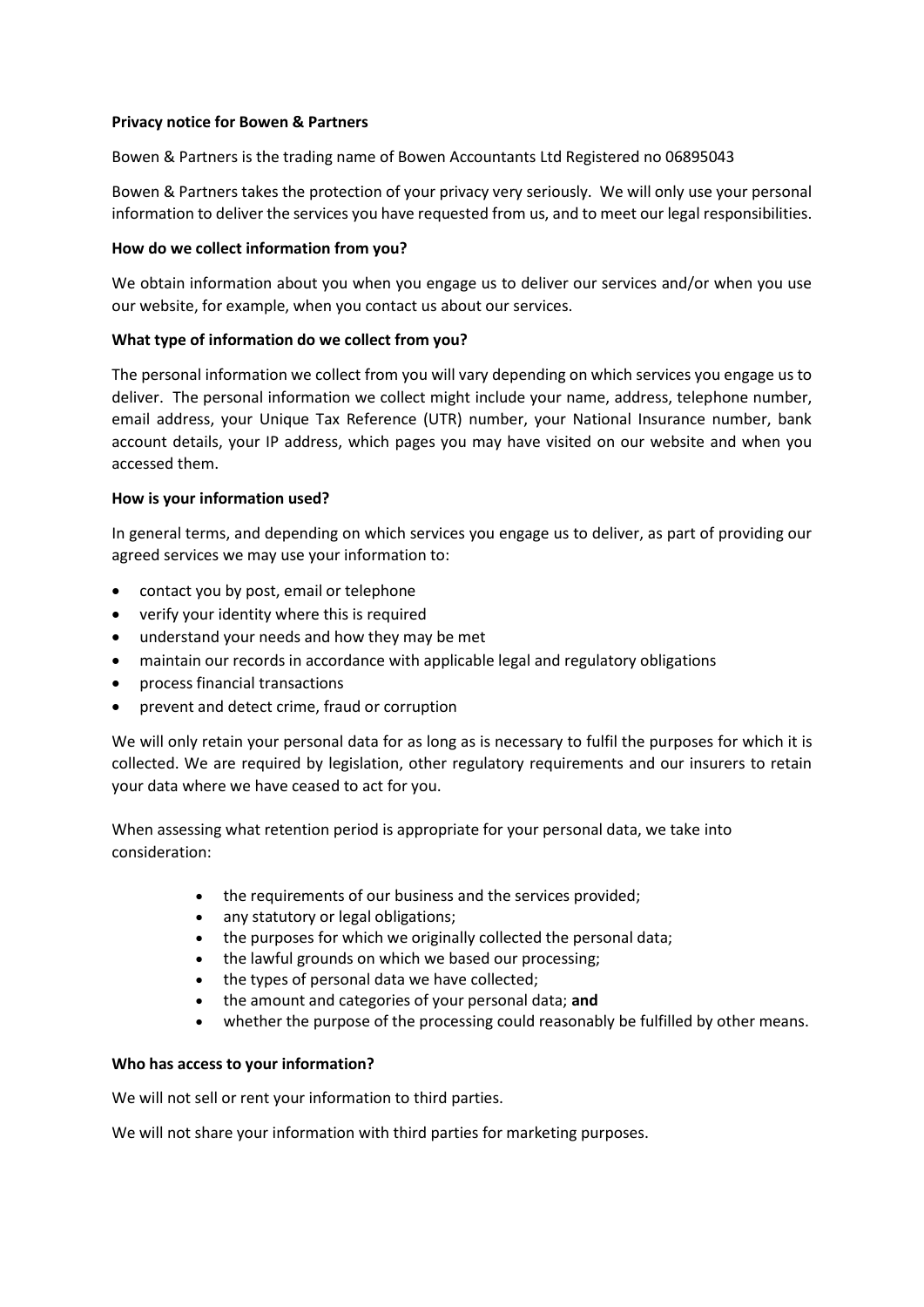Any staff with access to your information have a duty of confidentiality under the ethical standards that this firm is required to follow.

## **Third Party Service Providers working on our behalf**

We may pass your information to our third party service providers, agents, subcontractors and other associated organisations for the purposes of completing tasks and providing services to you on our behalf, for example to process payroll or basic bookkeeping. However, when we use third party service providers, we disclose only the personal information that is necessary to deliver the service and we have a contract in place that requires them to keep your information secure and not to use it for their own purposes.

Please be assured that we will not release your information to third parties unless you have requested that we do so, or we are required to do so by law, for example, by a court order or for the purposes of prevention and detection of crime, fraud or corruption.

### **How you can access and update your information**

Keeping your information up to date and accurate is important to us. We commit to regularly review and correct where necessary, the information that we hold about you. If any of your information changes, please email or write to us, or call us using the 'Contact information' noted below.

You have the right to ask for a copy of the information Bowen & Partners holds about you. Please complete and submit the Subject Access Request form available on our website in the resources section "downloadable forms".

## **Security precautions in place to protect the loss, misuse or alteration of your information**

Whilst we strive to protect your personal information, we cannot guarantee the security of any information you transmit to us, and you do so at your own risk.

Once we receive your information, we make our best effort to ensure its security on our systems. Where we have given, or where you have chosen, a password which enables you to access information, you are responsible for keeping this password confidential. We ask you not to share your password with anyone.

Your data will usually be processed in our offices in the UK. However, to allow us to operate efficient digital processes, we sometimes need to store information in servers located outside the UK, but within the European Economic Area (EEA). We take the security of your data seriously and so all our systems have appropriate security in place that complies with all applicable legislative and regulatory requirements.

### **Your choices**

We may occasionally contact you by post / email / telephone with details of any changes in legal and regulatory requirements or other developments that may be relevant to your affairs and, where applicable, how we may assist you further. If you do not wish to receive such information from us, please let us know by contacting us as indicated under 'Contact information' below.

### **Your rights**

**Access to your information:** You have the right to request a copy of the personal information about you that we hold.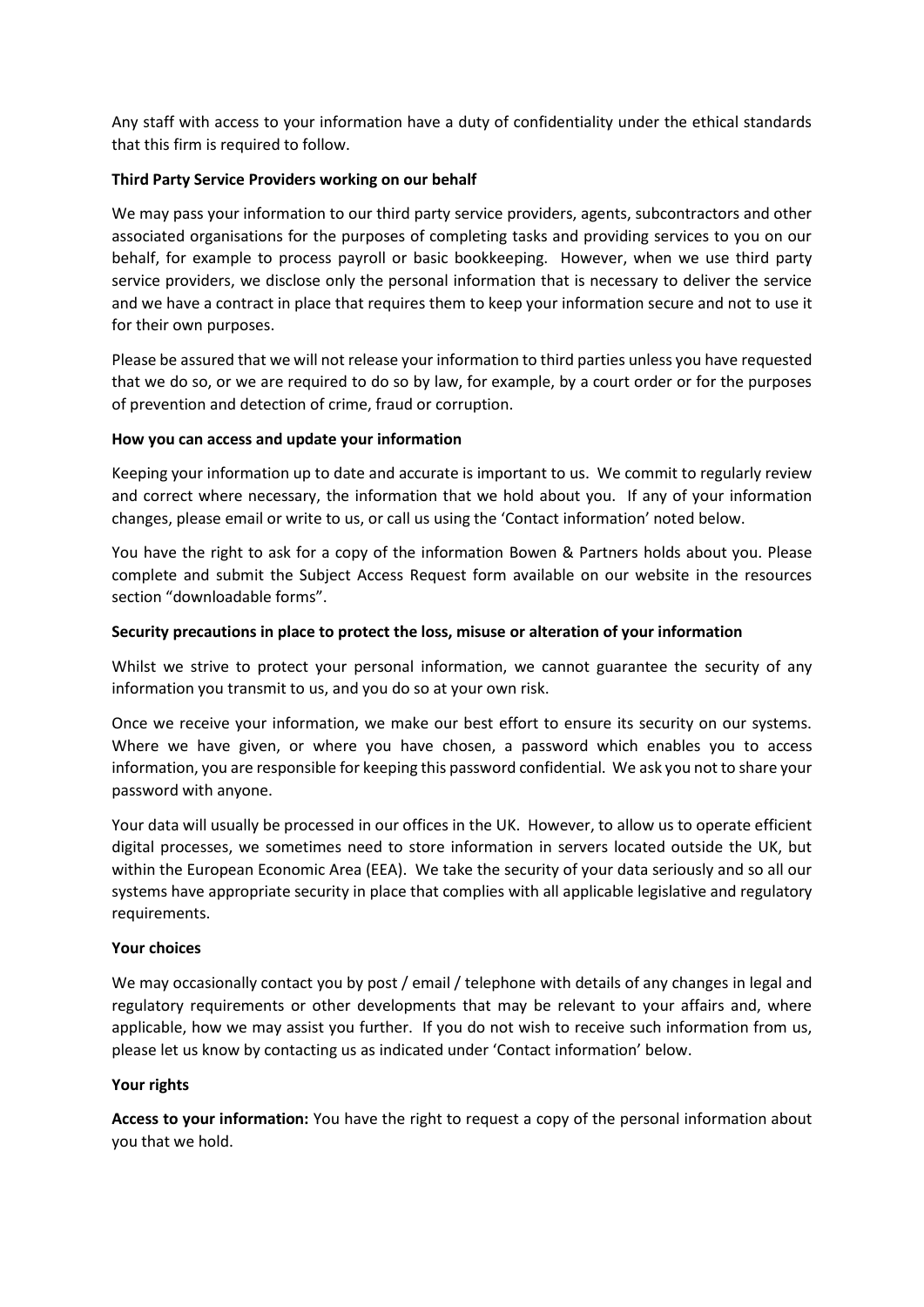**Correcting your information:** We want to make sure that your personal information is accurate, complete and up to date and you may ask us to correct any personal information about you that you believe does not meet these standards.

**Deletion of your information**: You have the right to ask us to delete personal information about you where:

- you consider that we no longer require the information for the purposes for which it was obtained
- you have validly objected to our use of your personal information see 'Objecting to how we may use your information' below
- our use of your personal information is contrary to law or our other legal obligations
- we are using your information with your consent and you have withdrawn your consent see 'withdrawing consent to use your information' below.
- **Restricting how we may use your information:** In some cases, you may ask us to restrict how we use your personal information. This right might apply, for example, where we are checking the accuracy of personal information about you that we hold or assessing the validity of any objection you have made to our use of your information. The right might also apply where there is no longer a basis for using your personal information but you do not want us to delete the data. Where this right is validly exercised, we may only use the relevant personal information with your consent, for legal claims or where there are other public interest grounds to do so.

Although certain documents may legally belong to you, we may destroy correspondence and other papers that we store electronically or otherwise that are more than seven years old, except documents we think may be of continuing significance. You must tell us if you wish us to keep any documents for any longer period.

Where clients do inform firms of their wish for the firm to keep documents for a longer period, this is for discussion between the firm and the client.

**Objecting to how we may use your information:** Where we use your personal information to perform tasks carried out in the public interest then, if you ask us to, we will stop using that personal information unless there are overriding legitimate grounds to continue.

**Withdrawing consent to use your information:** Where we use your personal information with your consent you may withdraw that consent at any time and we will stop using your personal information for the purpose(s) for which consent was given.

Please contact us in any of the ways set out in 'Contact information' below if you wish to exercise any of these rights.

### **Changes to our privacy notice**

We keep this privacy notice under regular review and will place any updates on [www.bowenaccounts.co.uk.](http://www.bowenaccounts.co.uk/) Paper copies of the privacy notice may also be obtained by written request.

This privacy notice was last updated on 17/03/2022.

# **Contact information**

Rod Bowen [rod@bowenaccounts.co.uk](mailto:rod@bowenaccounts.co.uk)

Toby Miles [toby@bowenaccounts.co.uk](mailto:toby@bowenaccounts.co.uk)